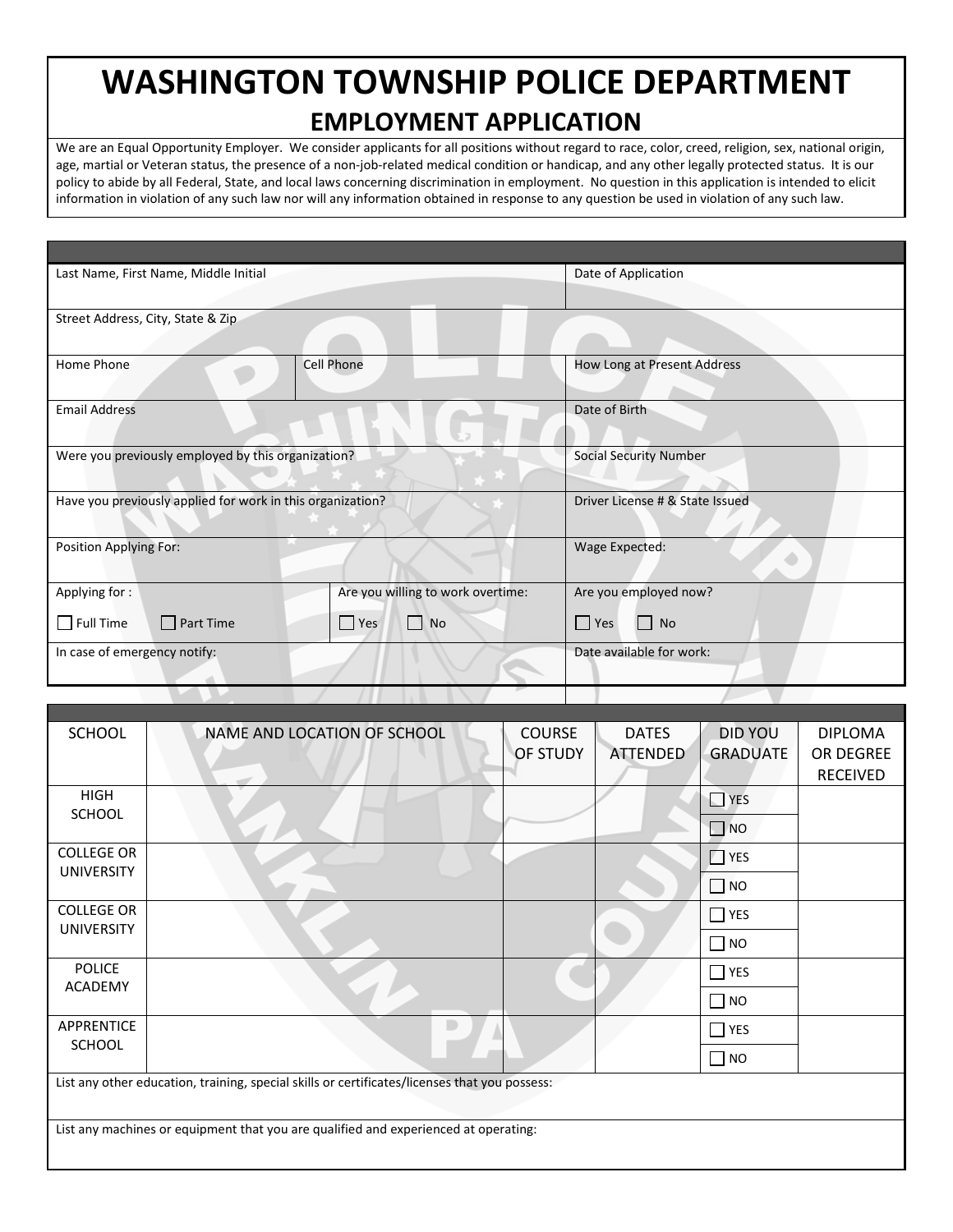| Experience                                                        |                             |                              |  |  |  |  |
|-------------------------------------------------------------------|-----------------------------|------------------------------|--|--|--|--|
| List Present and Former Employers beginning with the most recent: |                             |                              |  |  |  |  |
| Company                                                           | Type of Business            | <b>Phone Number</b>          |  |  |  |  |
| Address                                                           | Employed (Month & Year)     |                              |  |  |  |  |
|                                                                   | From:                       | To:                          |  |  |  |  |
| Name & Title of Supervisor                                        | May We Contact?             | <b>Full Time</b><br>Employed |  |  |  |  |
|                                                                   | $\Box$ Yes<br>No            | Part Time                    |  |  |  |  |
| State last job title & describe your duties:                      | Wages:                      |                              |  |  |  |  |
|                                                                   | Starting:                   | Last:                        |  |  |  |  |
|                                                                   | Reason for leaving:         |                              |  |  |  |  |
|                                                                   |                             |                              |  |  |  |  |
|                                                                   |                             |                              |  |  |  |  |
| List Present and Former Employers beginning with the most recent: |                             |                              |  |  |  |  |
| Company                                                           | Type of Business            | <b>Phone Number</b>          |  |  |  |  |
| Address                                                           | Employed (Month & Year)     |                              |  |  |  |  |
| $\sim$                                                            | From:                       | To:                          |  |  |  |  |
| Name & Title of Supervisor                                        | May We Contact?             | <b>Full Time</b><br>Employed |  |  |  |  |
|                                                                   | Yes<br>No<br>$\blacksquare$ | Part Time                    |  |  |  |  |
| State last job title & describe your duties:                      | Wages:                      |                              |  |  |  |  |
|                                                                   | Starting:                   | Last:                        |  |  |  |  |
|                                                                   | Reason for leaving:         |                              |  |  |  |  |
|                                                                   |                             |                              |  |  |  |  |
|                                                                   |                             |                              |  |  |  |  |
| List Present and Former Employers beginning with the most recent: |                             |                              |  |  |  |  |
| Company                                                           | Type of Business            | <b>Phone Number</b>          |  |  |  |  |
|                                                                   |                             |                              |  |  |  |  |
| Address                                                           | Employed (Month & Year)     |                              |  |  |  |  |
|                                                                   | From:                       | To:                          |  |  |  |  |
| Name & Title of Supervisor                                        | May We Contact?             | $\Box$ Full Time<br>Employed |  |  |  |  |
|                                                                   | $\Box$ Yes<br>No            | $\Box$ Part Time             |  |  |  |  |
| State last job title & describe your duties:                      | Wages:                      |                              |  |  |  |  |
|                                                                   | Starting:                   | Last:                        |  |  |  |  |
|                                                                   | Reason for leaving:         |                              |  |  |  |  |
|                                                                   |                             |                              |  |  |  |  |
|                                                                   |                             |                              |  |  |  |  |
| List Present and Former Employers beginning with the most recent: |                             |                              |  |  |  |  |
| Company                                                           | Type of Business            | <b>Phone Number</b>          |  |  |  |  |
| Address                                                           | Employed (Month & Year)     |                              |  |  |  |  |
|                                                                   | From:                       | To:                          |  |  |  |  |
| Name & Title of Supervisor                                        | May We Contact?             | <b>Full Time</b><br>Employed |  |  |  |  |
|                                                                   | $\Box$ Yes<br>No            | Part Time                    |  |  |  |  |
| State last job title & describe your duties:                      | Wages:                      |                              |  |  |  |  |
|                                                                   | Starting:                   | Last:                        |  |  |  |  |
|                                                                   | Reason for leaving:         |                              |  |  |  |  |
|                                                                   |                             |                              |  |  |  |  |